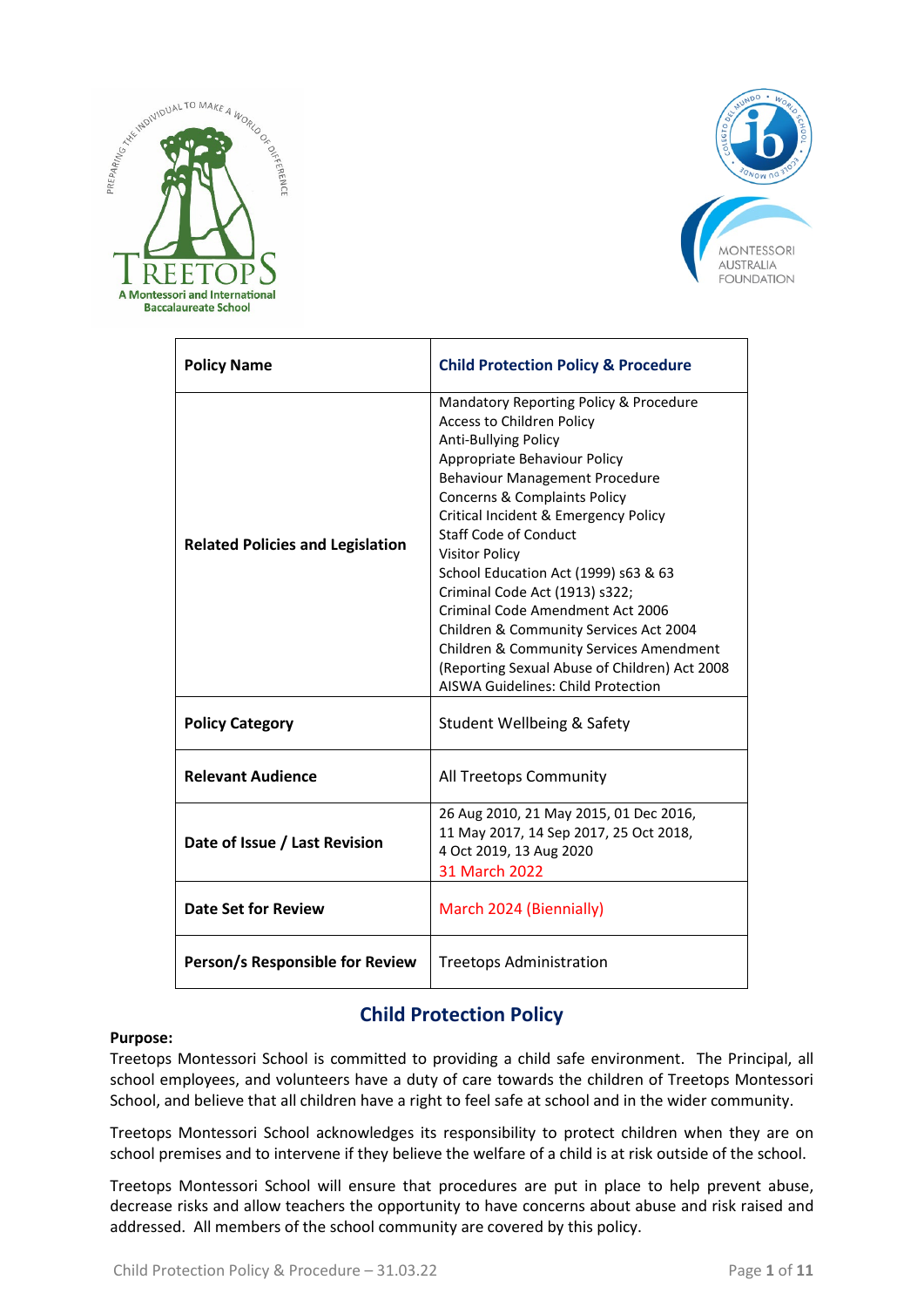Treetops Montessori School forbids the use of any form of child abuse, corporal punishment, or other degrading punishment.

#### Corporal Punishment

Any punishment in which physical force is used and intended to cause some degree of pain or discomfort, however light; typically involving hitting the child with the hand or with an implement; can also include, for example, forcing the child to stay in an uncomfortable position. It does not include the use of reasonable physical restraint to protect the child or others from harm [UN Committee on the Rights of the Child, General Comment No. 8 (2006)].

## Degrading Punishment

Any punishment which is incompatible with respect for human dignity, including corporal punishment and non-physical punishment which belittles, humiliates, denigrates, scapegoats, threatens, scares or ridicules the child [UN Committee on the Rights of the Child, General Comment No. 8 (2006)].

## Definition of Child Maltreatment

Child maltreatment refers to any non-accidental behaviour by adults or children that is outside the norms of conduct and entails a substantial risk of harm to a child or young person. The behaviours may be intentional or unintentional.

It may be the result of action or inaction on the part of the person who has responsibility to care for the child resulting in harm or injury to the child. The harm may include delayed physical and/or intellectual development. The maltreatment experienced is normally described in five categories, defined in detail in the next section; emotional (including psychological), physical, sexual, neglect and family/domestic violence.

Child abuse and neglect, through the Department of Communities Child Protection and Family Services (CPFS), is defined as maltreatment done by a person who has responsibility to care for a child.

It is important to note that definitions mentioned in this document can be used to describe some of the behaviour that may occur at school by one child to another. While the treatment of such behaviour can be dealt with through other school policies (for example behaviour management or bullying), the victim of that "bullying" may display some of the physical or behavioural indicators as those described in the next section of this policy. These events will be treated seriously by Treetops Montessori School with the aim to help both parties. It is also important to note that the child who is "bullying" may be doing so because they have been subjected to the same inappropriate behaviour and may require assistance.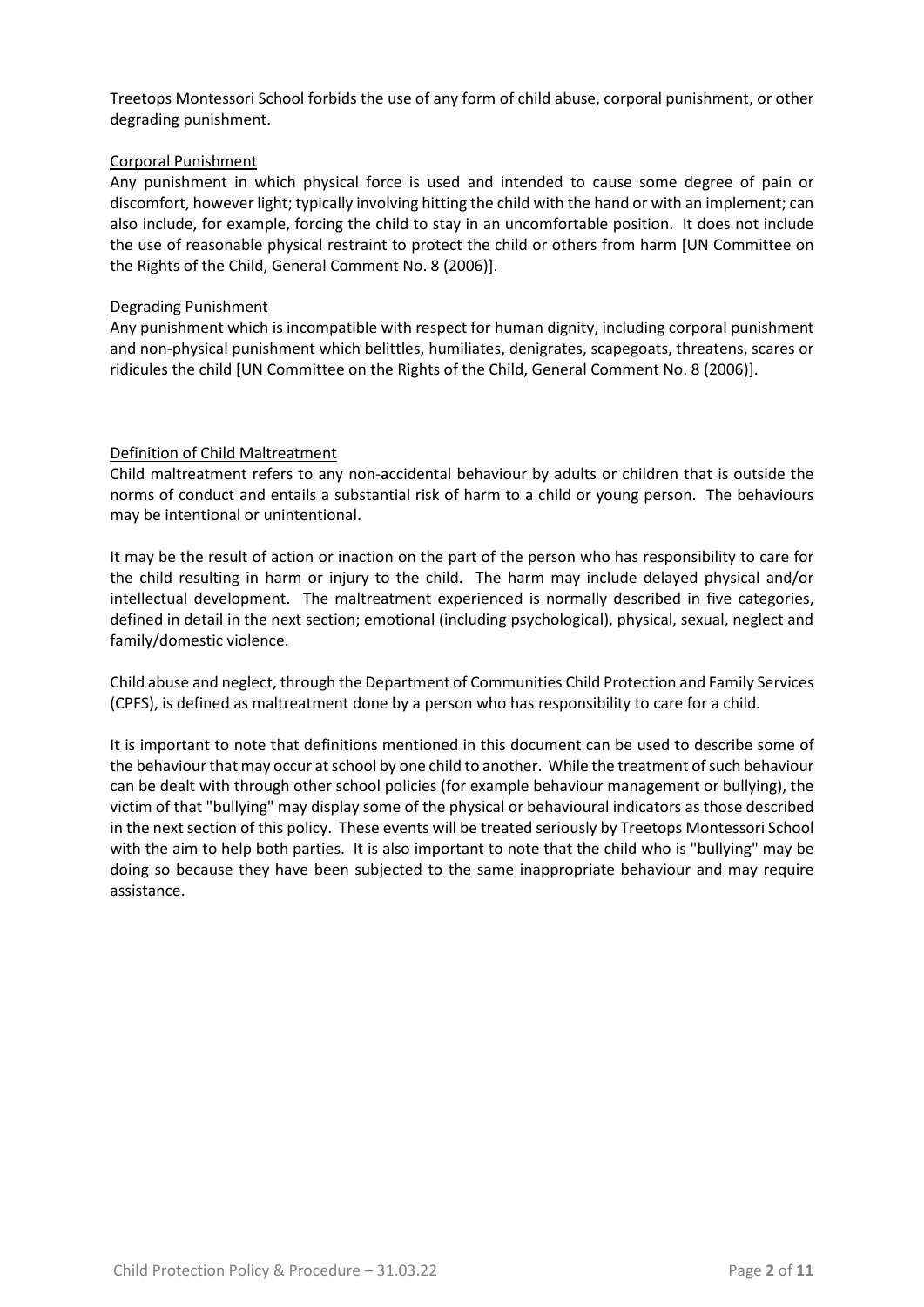## **Definitions and Indicators of Child Abuse and Neglect**

The following list is not exhaustive. Students frequently show indicators from more than one category. The single most helpful item for staff to consider is the deviation from normal or baseline behaviour of a child.

*Emotional Abuse:* Emotional abuse occurs when an adult harms a child's development by repeatedly treating and speaking to a child in ways that damage the child's ability to feel and express their feelings. Psychological abuse

*Psychological abuse*. Repeatedly treating and speaking to a child in ways that damage the child's perceptions, memory, self-esteem, moral development and intelligence. It is a form of emotional abuse.

| <b>Physical Indicators</b>                                                                                                                                                                           | <b>Behavioural Indicators</b>                                                                                                                                                                                                                                                                             |
|------------------------------------------------------------------------------------------------------------------------------------------------------------------------------------------------------|-----------------------------------------------------------------------------------------------------------------------------------------------------------------------------------------------------------------------------------------------------------------------------------------------------------|
| Depression.<br>Eating Disorders.<br>Lethargy or fatigue.<br>Symptoms of stress.<br>Evidence of drug abuse or<br>dependence.<br>Wetting, soiling, smearing.<br>$\bullet$<br>Psychosomatic complaints. | Compulsive lying or stealing.<br>Attempted suicide or self-harm.<br>Extremes of behaviour from overly aggressive to<br>overly passive<br>High levels of anxiety.<br>Feelings of worthlessness about life and themselves.<br>Reluctance to go home.<br>Uncharacteristic seeking of attention or affection. |
| Delayed physical development                                                                                                                                                                         | Fearfulness when approached by a person known to<br>them.                                                                                                                                                                                                                                                 |
| Eating hungrily or hardly at all.                                                                                                                                                                    | Lack of trust in people.<br>Delayed emotional or intellectual development.                                                                                                                                                                                                                                |

*Physical Abuse:* Occurs when a child has experienced severe and/or persistent ill treatment. It can include, but is not limited to injuries such as cuts, bruises, burns and fractures caused by a range of actions including beating, shaking, illicit administration of alcohol and other drugs, attempted suffocation, excessive discipline, physical punishment or other forms.

| <b>Physical Indicators</b>          |           | <b>Behavioural Indicators</b>                          |
|-------------------------------------|-----------|--------------------------------------------------------|
| Unexplained bruises, burns or       | $\bullet$ | Frequent absences, with or without explanation from    |
| welts in various stages of healing. |           | parents/caregivers.                                    |
| Broken bones.                       | $\bullet$ | Guarded or evasive answers to questions about the      |
| Hair missing in tufts.              |           | causes of obvious injury.                              |
| abrasions<br>Lacerations<br>and     | $\bullet$ | Injuries that are not consistent with a child's        |
| (especially to the eyes, lips, gums |           | explanation of them or vague/bizarre explanations.     |
| and mouth).                         | $\bullet$ | Fear of going home                                     |
| Missing or loosened teeth.          |           | Arms and legs kept covered.                            |
| Self-mutilation.                    |           | Disclosure of abuse directly to an adult or indirectly |
| Ingestion of poisonous substances   |           | to a friend.                                           |
| including alcohol.                  | ٠         | Avoidance of physical contact.                         |
|                                     |           | Marked delay between injury and obtaining medical      |
|                                     |           | assistance                                             |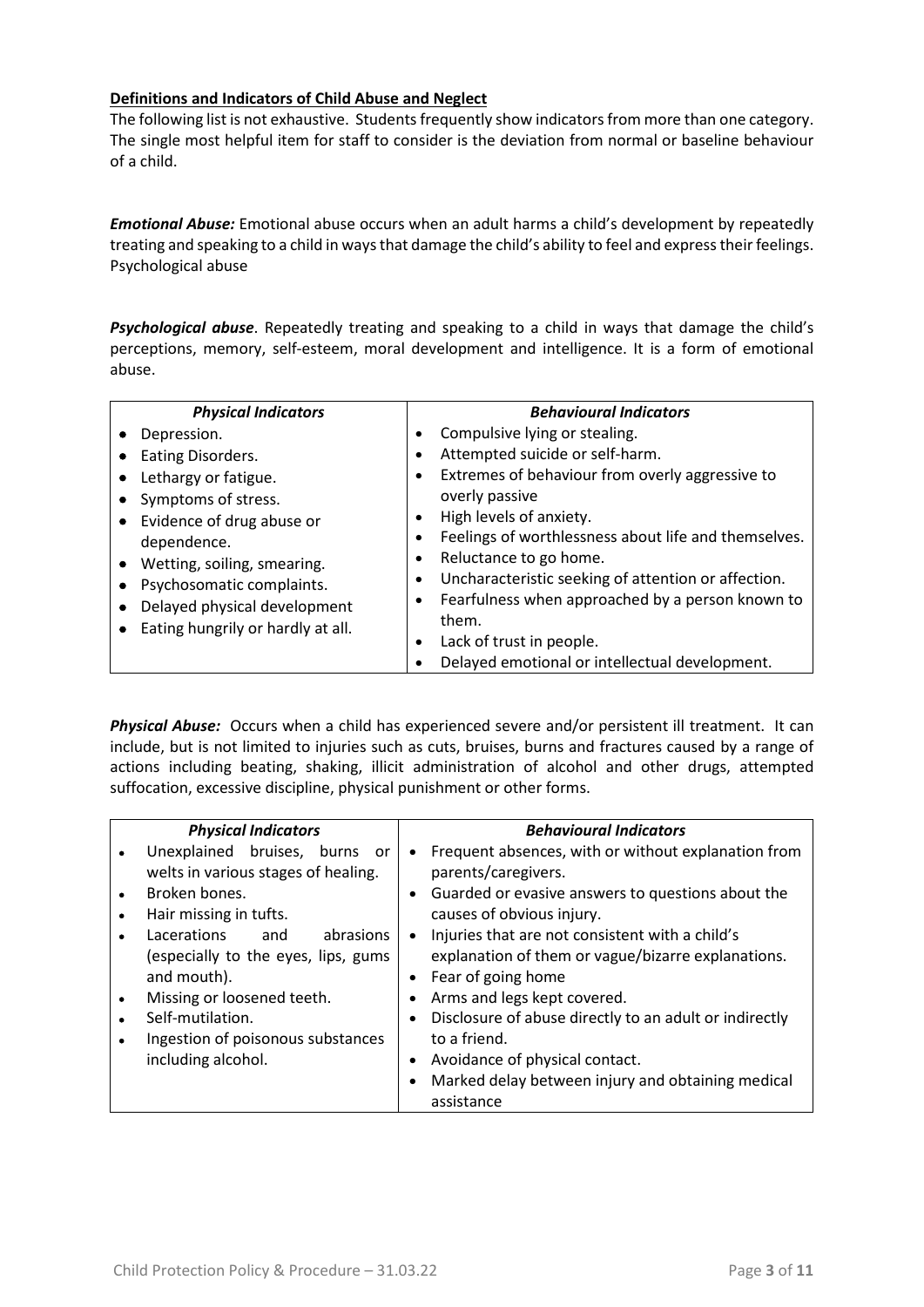*Sexual Abuse:* A wide range of behaviour or activities that expose or subject a child to sexual activity that is illegal and/or inappropriate to his/her developmental level. These behaviours include observation or involvement with inappropriate fondling of a child's body, making a child touch an adult's genitalia, showing pornographic material or sexual acts to a child, and sexual penetration of the child. Harm from sexual abuse may include significant emotional trauma, physical injury, infections and impaired emotional and psychological development.

## **IT IS MANDATORY TO REPORT SEXUAL ABUSE – SEE MANDATORY REPORTING POLICY AND PROCEDURE**

| <b>Physical Indicators</b><br>Bruises or bleeding from external<br>$\bullet$<br>genitalia, vagina or anal regions.<br>Blood stained underwear.<br>Pregnancy or fear of pregnancy.<br>Signs of pain, bleeding, itching or<br>discomfort in the genital area.<br>Urinary tract infection.<br>$\bullet$<br>Bed wetting or bed soiling. | <b>Behavioural Indicators</b><br>Disclosure of involvement in sexual activity directly to<br>an adult, indirectly to a friend or in a disguised way,<br>e.g. I know someone.<br>Knowledge of sexual behaviour inappropriate to their<br>years.<br>Evidence of sexual themes in artwork, stories or play.<br>Sexualised behaviours inappropriate to their age<br>(including sexually touching other children and<br>themselves)<br>Child or young person implies that he/she is required<br>to keep secrets.<br>Sudden unexplained fears. |
|-------------------------------------------------------------------------------------------------------------------------------------------------------------------------------------------------------------------------------------------------------------------------------------------------------------------------------------|------------------------------------------------------------------------------------------------------------------------------------------------------------------------------------------------------------------------------------------------------------------------------------------------------------------------------------------------------------------------------------------------------------------------------------------------------------------------------------------------------------------------------------------|
|-------------------------------------------------------------------------------------------------------------------------------------------------------------------------------------------------------------------------------------------------------------------------------------------------------------------------------------|------------------------------------------------------------------------------------------------------------------------------------------------------------------------------------------------------------------------------------------------------------------------------------------------------------------------------------------------------------------------------------------------------------------------------------------------------------------------------------------------------------------------------------------|

*Neglect:* Failure of a parent/caregiver to provide a child with the basic necessities of life. These include adequate supervision, adequate food or shelter, suitable clothing, medical care and emotional security. Neglect can be acute, chronic or episodic, and can result in detrimental effects on the child or young person's social, psychological, educational or physical development and/or physical injury. Neglect should be considered in the context of physical, emotional or psychological abuse.

|                | <b>Physical Indicators</b>                                                                                                                                                                                                                               | <b>Behavioural Indicators</b>                                                                                                                                                                                                                                                                                                            |
|----------------|----------------------------------------------------------------------------------------------------------------------------------------------------------------------------------------------------------------------------------------------------------|------------------------------------------------------------------------------------------------------------------------------------------------------------------------------------------------------------------------------------------------------------------------------------------------------------------------------------------|
| ٠<br>$\bullet$ | Abandonment.<br>Poor hygiene.<br>suitable<br>Lack of adequate or<br>clothing.<br>Signs of malnutrition.<br>Lack of medical or dental care.<br>illness,<br>Frequent<br>grade<br>low<br>infections or sores.<br>Constant fatigue.<br>Developmental delays. | Falling asleep in school.<br>Poor school attendance or alternatively always<br>$\bullet$<br>attends school, even when sick.<br>Begging, stealing or hoarding food.<br>Uses drugs or alcohol.<br>$\bullet$<br>Early arrival at school or reluctance to leave.<br>The child or young person states that no one is home<br>to provide care. |

## **Note**

Students aged 18 and over are legally considered adults and as such are not covered by the DCPFS mandate. However, they can be considered potentially vulnerable and in need of specialist services. Treetops Montessori School acknowledges its duty of care to these students. The police should be contacted if the school becomes aware of any assault or crime against a young adult.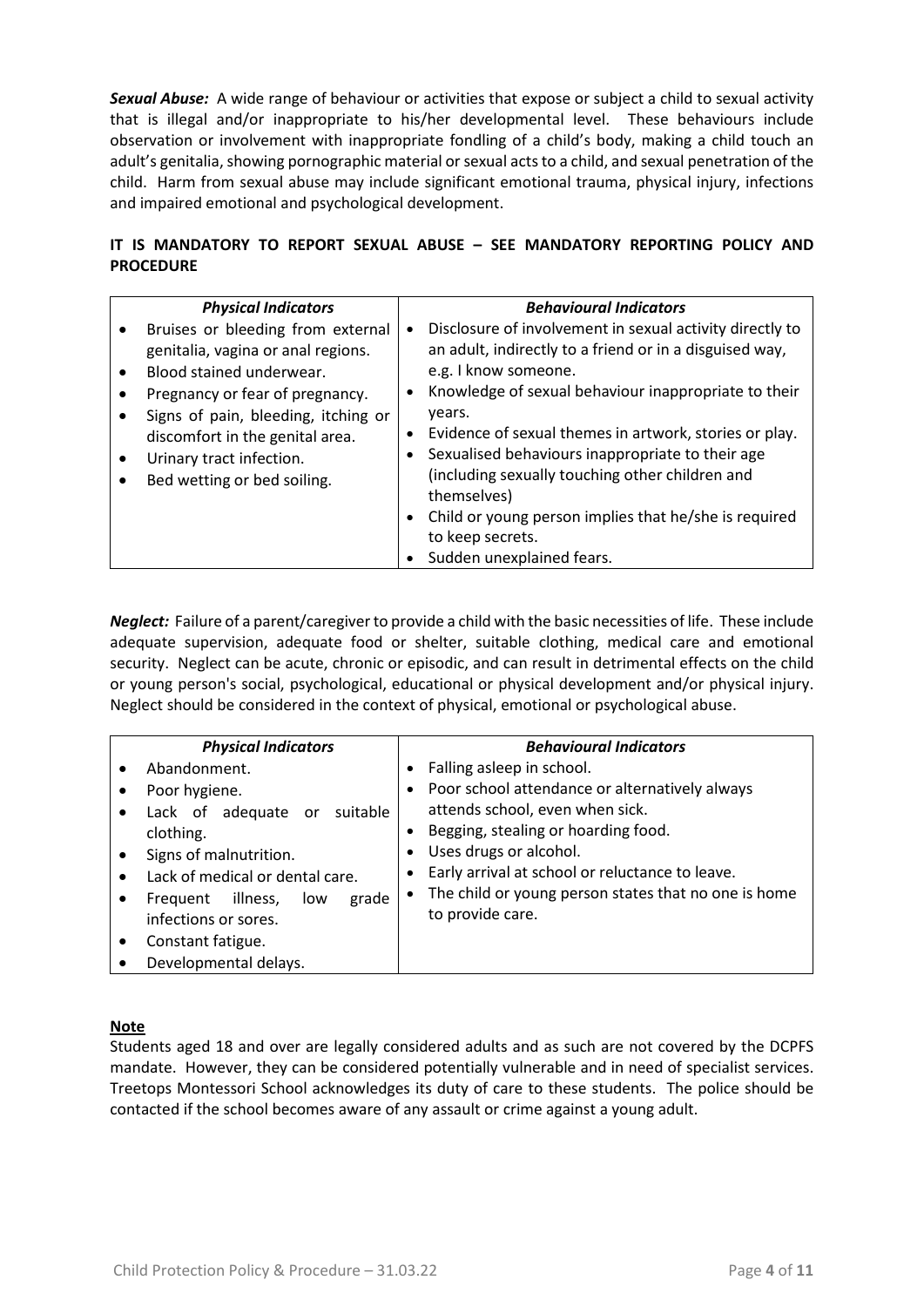## **Grooming Behaviour**

Grooming in a child protection context refers to deliberate actions undertaken to engage in sexual activity with a child. It differs from sexual abuse in that it is primarily a preparatory activity occurring before abuse occurs, but is continued during and after the abuse to ensure the safety of the groomer.

Grooming is a subtle, gradual, and escalating process of building trust with a child and those around the child, both children and adults, with the express purpose of the sexual gratification of the perpetrator and generally involves engaging in sexual activity with the child. It is deliberate and purposeful and occurs both before and after the abuse. Abusers may groom children and supporting adults for weeks, months, or even years before any sexual abuse actually takes place. The grooming may occur in person or via cyber bullying.

In the early stage, a committed offender will employ grooming behaviour and because it is so subtle and gradual the child may not be aware of the actual abuse when it occurs and that it is wrong or harmful. The grooming occurs not only with the child but also with those supporting networks around the child which might act as a deterrent or protective element. The perpetrator will invest significant energy and patience to minimise the risk of detection and exposure.

The groomer will employ manipulation, guilt, shame, bribery, coercion or exploit low self-esteem to psychologically manipulate the child and as a result the child becomes increasingly dependent on the groomer and increasingly alienated from protective elements including possible sources to disclose to. Plausible deniability is part of the strategy that the groomer employs to ensure that staff don't take seriously the possible disclosures of a child. This is a deliberate strategy employed to maintain the secrecy of the abuse, so that the abuse is concealed and to ensure the silence of the child.

The groomer will exploit vulnerabilities of the protective elements around the child, including parents and family circumstances, organisational and systemic weaknesses. Groomers are very adept at identifying anomalies, boundary ambiguities, and the lack of systemic awareness, at deflecting attention from their own actions and intentions.

While distinguishing between appropriate intent and inappropriate intent is very difficult, particularly for a child, it is essential that schools have very clear expectations and boundaries around behaviours so that there can be rigorous accountability when dealing with children.

Grooming behaviour with children may include, but is not limited to:

- selecting, befriending a child and gaining his or her trust, exploiting the child's vulnerabilities;
- testing a child's boundaries through telling inappropriate jokes, roughhousing, backrubs, tickling, or sexual games;
- moving from non-sexual touching to 'accidental' sexual touching. This typically happens during play so the child may not even identify it as purposeful, inappropriate touching. It is often done slowly so the child is gradually desensitized to the touch;
- manipulating the child to not tell anyone about what is happening. The abuser may use a child's fear, embarrassment, or guilt about what has happened. Sometimes, the abuser uses bribery, threats, or coercion.
- causing the child to feel responsible for the abuse. Children may not notice or may become confused as the contact become increasingly intimate and sexual.

Grooming behaviour with adolescents may include additional strategies, such as:

- identifying with the adolescent. The abuser may appear to be the only one who understands him/her;
- displaying common interests in sports, music, movies, video games, television shows, etc.;
- recognising and filling the adolescent's need for affection and attention;
- giving gifts or special privileges to the adolescent;
- allowing or encouraging the adolescent to break rules (e.g. smoking, drinking, using drugs, viewing pornography);
- communicating with the adolescent outside of the person's role (e.g. teacher or coach). This could include, for example, texting or emailing the teen without the parents' knowledge.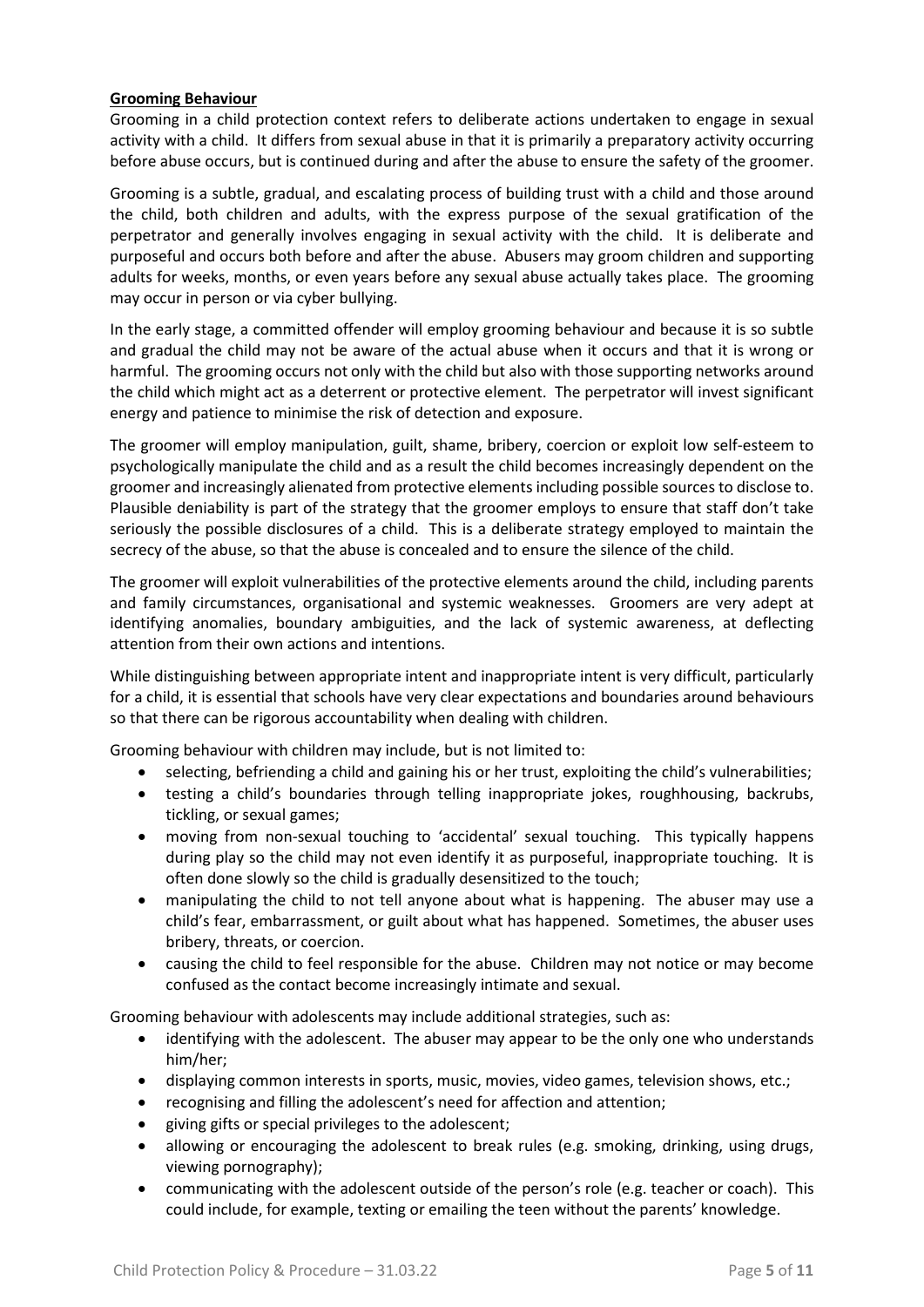In additional to grooming the child, the groomer will use deflection strategies to remain unchallenged. Some of these strategies may include where the perpetrator:

- promotes self and creates a reputation as caring, child-loving, competent, available, trustworthy, truthful;
- raises doubts about the motives, mental health, reliability of the child or anyone else who might approach support services with allegations;
- fosters dependency as someone the family can rely on; and
- positively represents child to others so as to be perceived as someone who would never harm the child.

#### **Preventing or interrupting the grooming process**

Organisations unfortunately provide a vast array of opportunities for groomers to enact the grooming process. Some abusers have a particular preference for children within particular age bands and some studies have shown that groomers will take child focussed employment primarily to get access to a particular cohort of children.

Within an organisational context, holding all staff members accountable to the school code of conduct and challenging boundary crossings and violations is one of the most accessible strategies to combat grooming behaviour.

Employees, other professionals and volunteers, and others, must have very clear understanding of the expectations around interactions with students and processes for reporting concerning behaviours. Where an employee is investigated for behaviours considered to be grooming, school authorities are obligated to report this to both the Director General of the WA Department of Education and the Teachers Registration Board of WA (TRBWA). (Registration Standard 9)

#### **Cyber Predators**

Although the main perpetrators of child abuse and neglect are people that the child knows, the popularity of chat rooms, discussion groups and interactive games makes them attractive places for predators.

The *Criminal Code Amendment Act 2006* is the legislation in WA that protects children under the age of 16, or that the offender believes is under the age of 16, from an adult who uses electronic communications with the intent to procure the child to engage in sexual activity; or to expose the child in an indecent manner. The school will seek advice from [www.thinkuknow.org.au](http://www.thinkuknow.org.au/) when reporting inappropriate, harmful or criminal activities that occur online or via a mobile device.

#### **In reference to child protection Treetops Montessori School will ensure that:**

- **1.** It has procedures in place to prevent abuse, particularly effective human resource practices to adequately screen, train and supervise staff and volunteers.
- **2.** Disciplinary procedures for students are proportionate, responsible, documented and followed.
- **3.** All staff and volunteers are adequately screened, trained and supervised. Treetops' commitment to child protection is clearly stated as a part of the recruitment process.
- **4.** Staff are given access to protective behaviour training and understand mandatory reporting requirements.
- **5.** The school's protective behaviour curriculum covers a comprehensive, realistic and ageappropriate personal safety component enabling students to recognise and report abuse, understand power in relationships and develop protective strategies, including seeking help.
- **6.** Parents and students know how to raise concerns.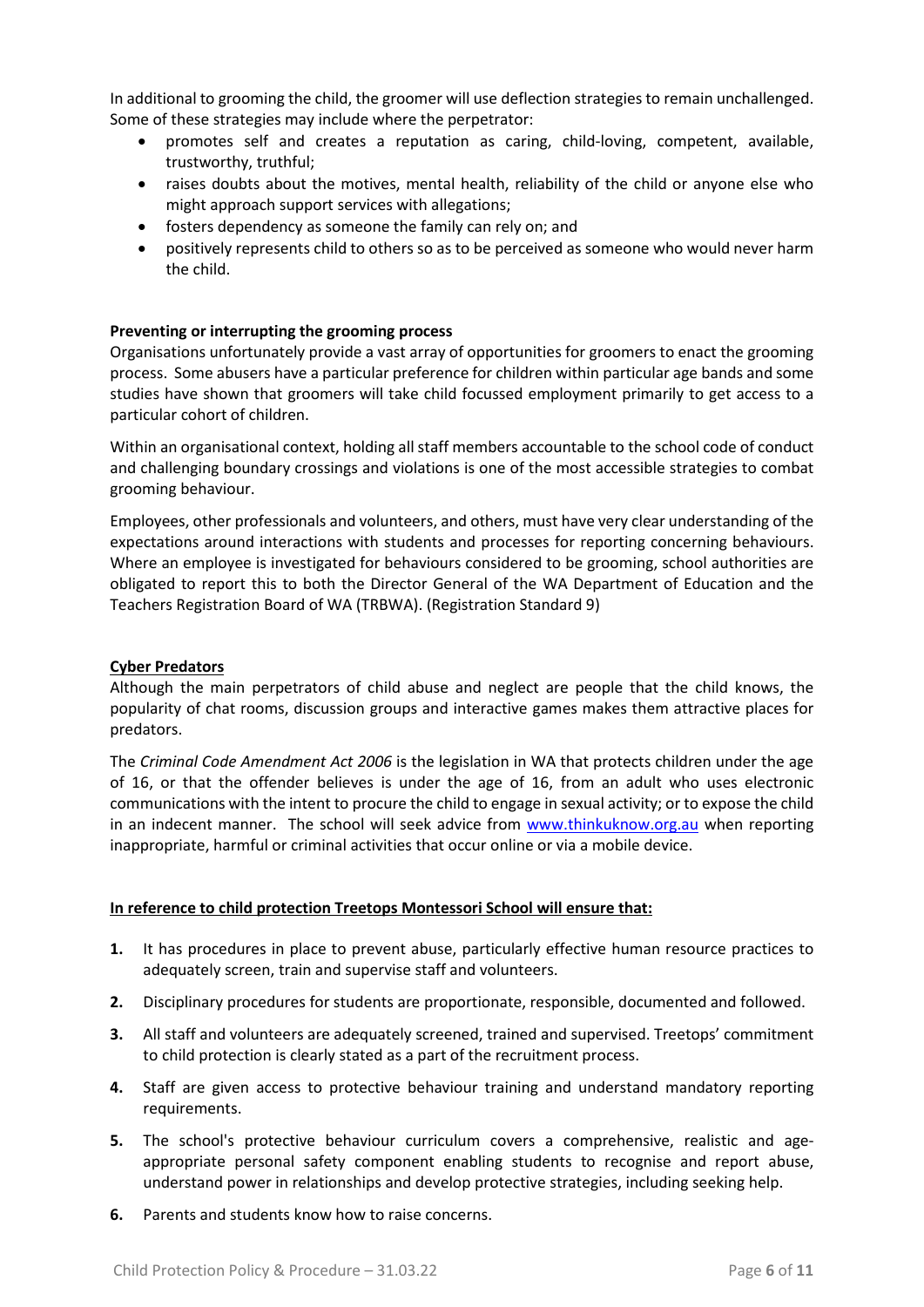- **7.** All members of the school community are given the opportunity to raise concerns and identify risks of abuse and will be supported in bringing forward any concerns as a result of their observations.
- **8.** The school responds to all concerns in a professional manner.
- **9.** Abusive behaviour by students towards other students is fully investigated.
- **10.** Procedures for responding to allegations or suspicions of abuse are documented.
- **11.** Staff are aware that they cannot agree to a student's demands for confidentiality or a request that parents, police or other agencies are not informed when the welfare or safety of the student or other students may be threatened. Restrictions and reasons for breaches of confidentiality will be overtly stated.
- **12.** All strong concerns for the welfare of children suspected of, or known to be victims of, maltreatment by parents/caregivers are discussed with the CPFS or the WA Police.
- **13.** Parents, staff and students are informed of the content of this policy and are aware of the procedures to follow in the event that abuse is suspected or has occurred.
- **14.** This policy and procedure is monitored and evaluated on a regular basis with the agenda for continual improvement.
- **15.** It has a clear and concise complaints procedure, identifying leadership members responsible for dealing with child protection matters and concerns. The complaints procedure is responsive and accessible to children.
- **16.** A complaints procedure that is responsive and accessible to children.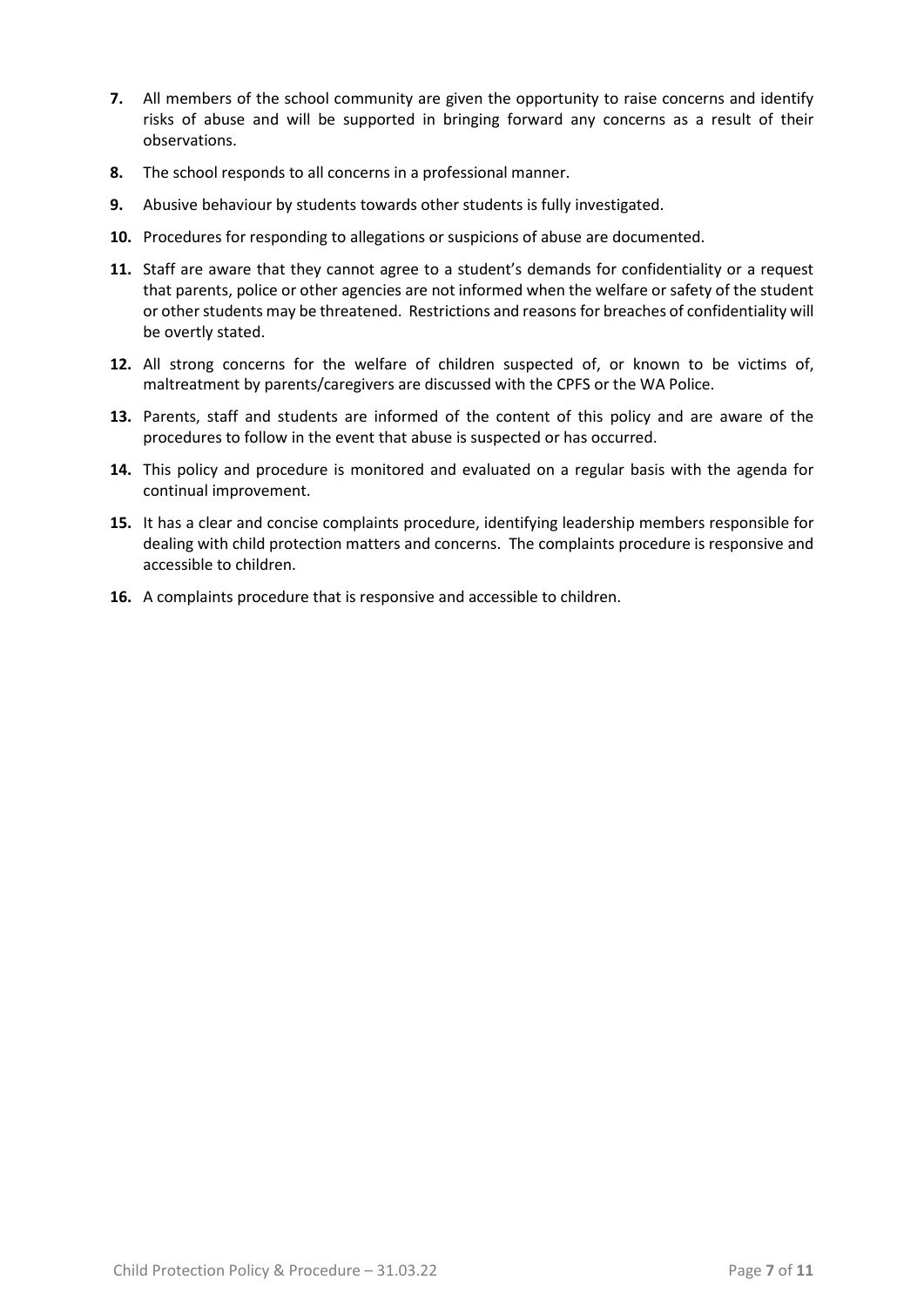# **Child Protection Procedure**

## **Child Protection Notification Procedure**

If a teacher has a concern based on his/her own observations or on a report from another person, for example another student or a parent, or if a student makes a disclosure of abuse or neglect, the following steps should be taken:

#### **Step 1**

- The teacher should discuss the matter with the Principal, or the School Board Chair if not appropriate to discuss with the principal if a conflict exists, and the discussion be fully documented. It is not the role of the teacher to investigate child abuse or neglect matters. They must report concerns to the Principal or School Board Chair. The teacher must contact the Department of Communities Child Protection and Family Support (CPFS). Ideally this occurs with the support or facilitation of the Principal of School Board Chair. However, if the teacher does not feel supported by the Principal or School Board Chair, the teacher should go direct to CPFS regardless.
- The teacher and Principal may wish to consult with the school psychologist, a member of the AISWA Schools Psychology Service, or the school nurse (Confidentiality is paramount and disclosure of information should only be discussed with those in the school who are required to know).
- In the case of suspected sexual abuse the teacher is the mandatory reporter, and is required to make a report directly to the CPFS. Discussion with the Principal is if the teacher chooses to do so – *see Mandatory Reporting Policy and Procedure.*

## **Step 2**

To avoid interfering with any investigative process initiated by CPFS or the WA Police, the Principal or teacher must seek advice from CPFS or the WA Police prior to informing the parent/carer of a concern of abuse/neglect. These agencies will then decide on the provision of advice to parent/caregivers and any further action

If, following a report to CPFS, the family of the child at the centre of the concern approaches the school to receive support for the child, an interview should be conducted with a minimum of two school members present. The focus of the meeting should be the welfare of the child.

#### **Step 3**

The Principal should undertake ongoing support for the teacher, the student and anyone else affected, as the teacher continues in his/her role with the student. CPFS's role may continue for some time. Victims of abuse and neglect can be supported by the school through appropriate management plan formed in consultation with the CPFS.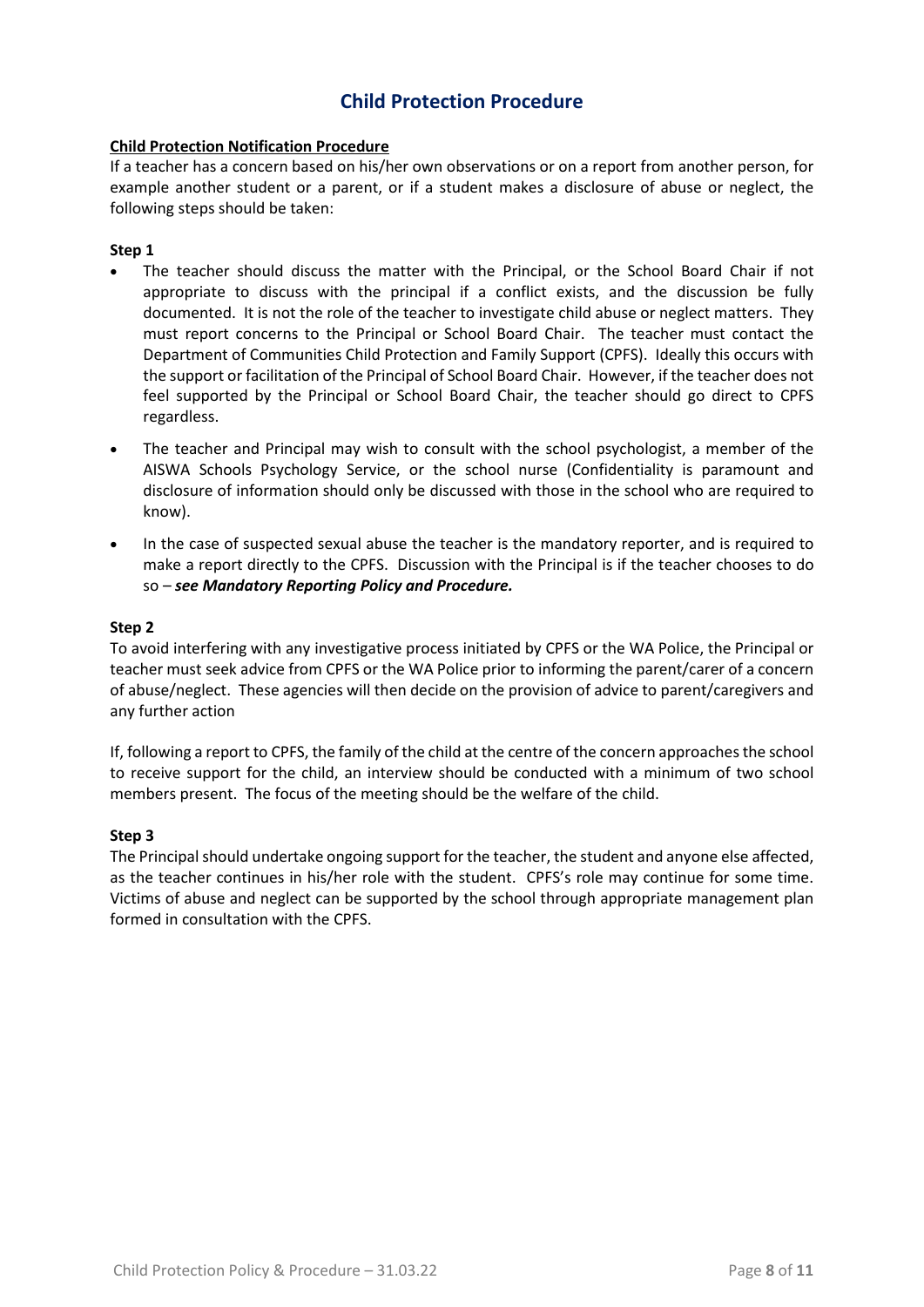**Flowchart for notification steps for reporting all forms of abuse other than sexual abuse i.e. for reporting physical, emotional, psychological abuse and neglect:**



## **NOTIFICATION PROCEDURE - CHILD ABUSE AND NEGLECT** (NON-MANDATORY REPORT)

The procedure flowchart shows what the staff member must do once they have formed a belief that abuse/neglect has taken place. Informal advice regarding the process may occur prior to the staff member forming a belief. This process is not included in the flow chart.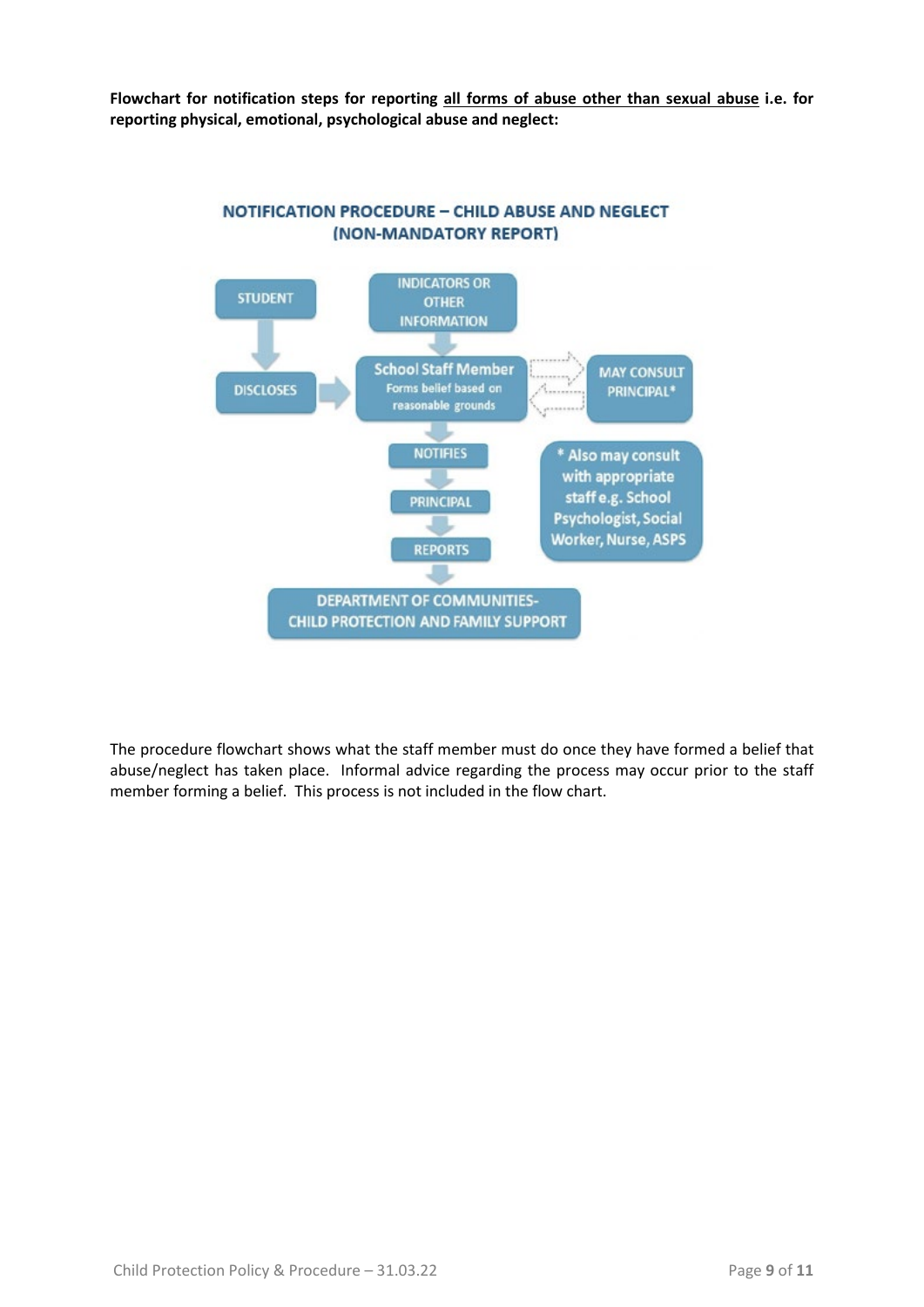

**MANDATORY REPORTING PROCEDURE** 

Once a teacher has formed a belief based on reasonable grounds, they are required to make the report to CPFS, not the school principal. Prior to forming a belief, the teacher may, if they wish, consult with colleagues with specialist knowledge, for example, the principal, psychologist, school counsellor. The teacher may also wish to advise the principal after they have made the report to CPFS.

The flowchart above only shows what the teacher must do once they have formed a belief. It does not include the consultation process with other school staff, only the process the teacher must follow once they have formed a belief. The school's policy and procedure should ensure that it is clear that the consultation process may occur prior to the teacher forming a belief.